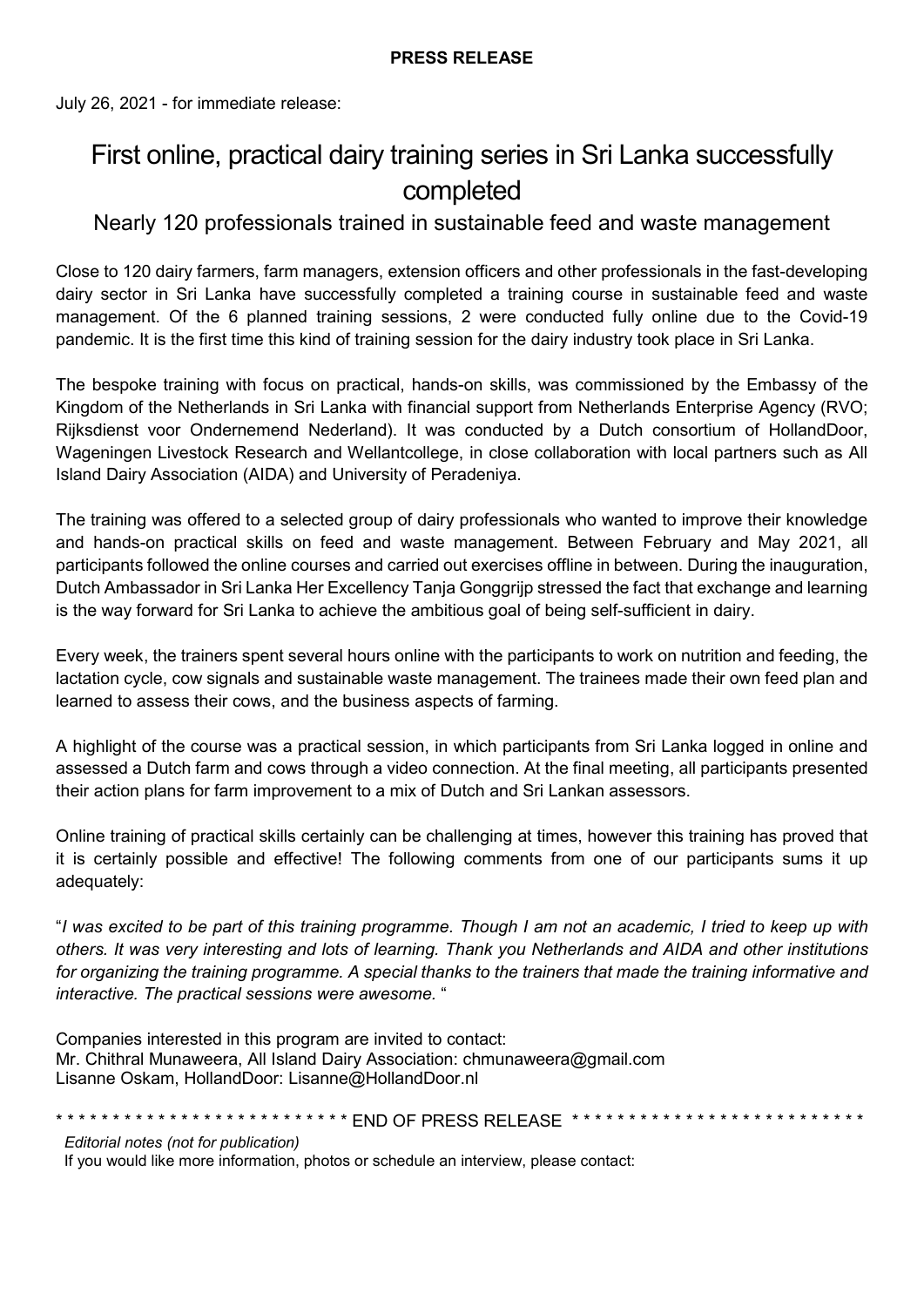### **All Island Dairy Association**

Mr. Chithral Munaweera c/o The Ceylon Chamber of Commerce Att. Mrs. Shehara de Silva [shehara@chamber.lk](mailto:shehara@chamber.lk) | mobile +94 11 55 888 00

### **Embassy of the Kingdom of the Netherlands**

Mr. Nishan Dissanayake [nishan.dissanayake@minbuza.nl](mailto:nishan.dissanayake@minbuza.nl) | +94 11 25 102 28

**University of Peradeniya** Prof. Janak. K. Vidanarachchi [janakvid@pdn.ac.lk](mailto:janakvid@pdn.ac.lk) |+94 71 44 305 52 **HollandDoor Cooperative U.A.** Mrs. Lisanne Oskam [Lisanne@hollanddoor.nl](mailto:Lisanne@hollanddoor.nl) | +31 6 121 62 841

#### **Wageningen Livestock Research** Mr. Adolfo Alvarez Aranguiz [adolfo.alvarezaranguiz@wur.nl](mailto:adolfo.alvarezaranguiz@wur.nl) | +31 6 383 23 150

**Wellantcollege** Mr. Jan Jeronimus [j.jeronimus@wellant.nl](mailto:j.jeronimus@wellant.nl) | +31 6 225 46 554